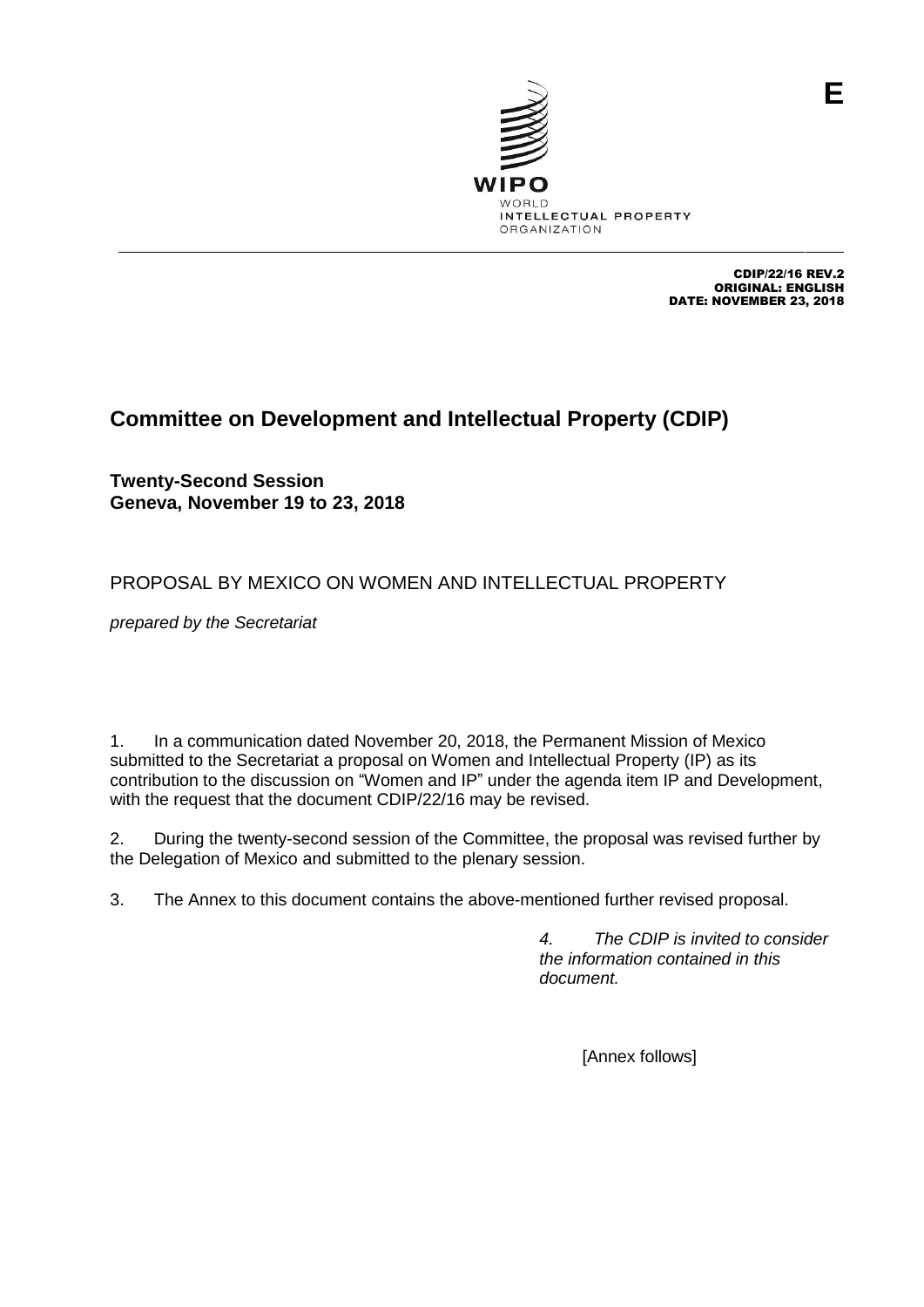## **Proposal by Mexico on Women and Intellectual Property (revised)**

The Committee addressed the issue of "Women and Intellectual Property" under Agenda item "Intellectual Property and Development" and decided as follows:

The Committee acknowledges the importance of fostering opportunities for gender equality; empowering women and girls' innovators and creators; incorporating a gender perspective into IP policies and promoting an inclusive IP system accessible to all, to bridge gender gaps in intellectual property and increase the participation of women and girls in innovative solutions to tackle some of the major problems humanity faces.

Regarding WIPO, the lead specialized agency within the United Nations system on issues of IP, the Committee notes with appreciation its determination to promote gender equality and the empowerment of women in IP. It also notes that according to WIPO available data, more women than ever before are using the international patent system, though there is still a long way to go.

The Committee urges WIPO Member States to give due consideration to:

- 1. Foster wider and increased opportunities for participation of women innovators and creators in the IP system.
- 2. Encourage innovation and creativity among women innovators to reduce the gender gap among innovators and creators.
- 3. Work towards the implementation of policies and practices aimed to foster opportunities for women and girls' empowerment and their full participation in innovation and creativity.
- 4. Promote opportunities for the inclusion of women and girls on science and technology, as well as, in the innovation decision-taking processes.
- 5. Share experiences relating to policies and practices to enable women and girls' participation in the field of IP.
- 6. Share best practices on multi-stakeholder initiatives to encourage more girls and women to participate in innovation activities to create valuable intellectual property.
- 7. Share best practices for supporting women inventors and entrepreneurs and empowering women in IP management.
- 8. Share best practices to encourage and enable young women and girls to foster their talents in science, technology, engineering and mathematics, (the STEM